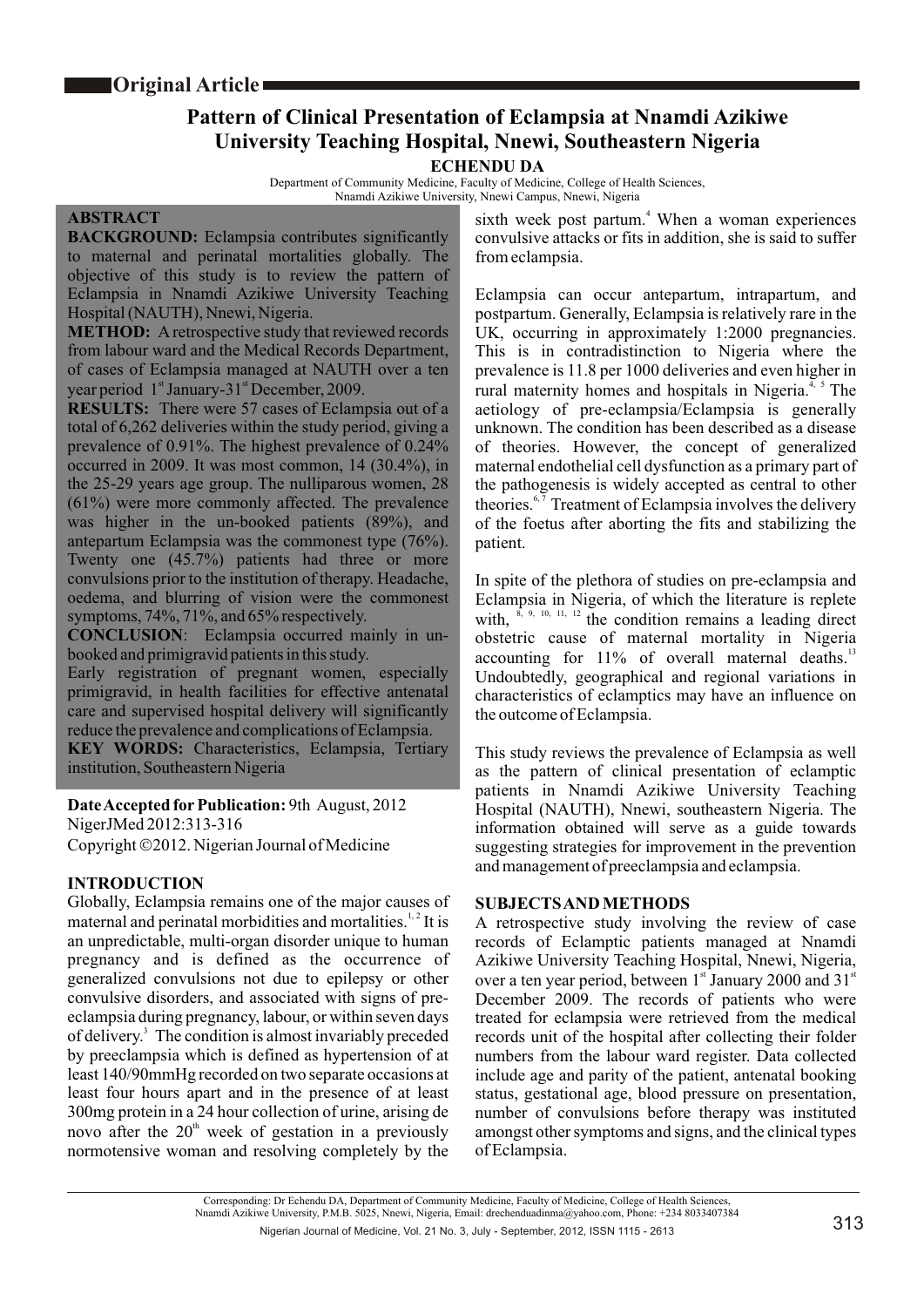The inclusion criteriae were patients who had registered for antenatal care at NAUTH and referred patients, with generalized tonic-clonic seizures during pregnancy, labour or puerperium and background features of preeclampsia, after excluding other neurological causes of seizures. Data were analyzed using statistical package for social scientists (SPSS), for window version 16. The variables were analyzed using simple percentages. The results are presented in Figure and Tables.

#### **RESULTS**

During the 10-year study period, there were a total of 6,262 deliveries in the hospital, out of which 57 cases were complicated with Eclampsia, giving a prevalence rate of 0.91 %. Forty six case folders of the 57 Eclamptic patients were retrieved and analyzed.



Figure 1: Distribution by yearly trends of Eclampsia over the study period.

Figure 1 shows the distribution by yearly trends of Eclampsia over the study period. Between 2002 and 2009, there was a steady rise in the number of cases of Eclampsia. The rise was from one to 15 cases. Table 1 shows the distribution by age, parity, and antenatal booking status of the patients. Majority of the women affected are within the age range of 25-29 years, 14 (30.4 %), followed by the 35-39 year age range, 11 (24.0 %). Majority of the patients were nulliparous, 28 (60.9 %); and un-booked, 41 (89.0 %).

**Table 1: Distribution by age, parity, and antenatal booking status of the patients**

| Characteristic           | No             | $\%$   |
|--------------------------|----------------|--------|
| <b>AGE</b> (Years)       |                |        |
| $<$ 20                   | 2              | (4.4)  |
| $20 - 24$                | 10             | (21.7) |
| 25 29                    | 14             | (30.4) |
| 30 34                    | 6              | (13.0) |
| 35 39                    | 11             | (24.0) |
| >40                      | 3              | (6.5)  |
| <b>PARITY</b>            |                |        |
| 0                        | 28             | (60.9) |
| 1                        | 5              | (10.8) |
| 2                        | 7              | (15.2) |
| 3                        | 1              | (2.2)  |
| $\overline{4}$           | 1              | (2.2)  |
| e5                       | $\overline{4}$ | (8.7)  |
| <b>ANTENATAL BOOKING</b> |                |        |
| <b>STATUS</b>            |                |        |
| Booked                   | 5              | (11.0) |
| Un-booked                | 41             | (89.0) |

The distribution by clinical type of Eclampsia and number of convulsions before institution of therapy is shown in Table II. Antepartum Eclampsia was commonest, occurring in 35 (76.1 %) cases. There were 7  $(15.2 \%)$  of Intrapartum and 4  $(8.7 \%)$  of postpartum Eclampsia. The number of convulsions occurring before the commencement of therapy was predominantly three and above, occurring in as high as 21 (45.7 %) cases. Two convulsions occurred in 9 (19.6 %) and one convulsion occurred in 16 (34.7 %) cases.

| Table II: Distribution by clinical type of Eclampsia and number |  |
|-----------------------------------------------------------------|--|
| of convulsions before institution of therapy                    |  |

| <b>Clinical type of Eclampsia</b> | <b>Number of convulsions before</b><br>therapy |              |                | <b>Total</b>   | $\frac{6}{9}$ |
|-----------------------------------|------------------------------------------------|--------------|----------------|----------------|---------------|
|                                   | 1                                              | $\mathbf{2}$ | 3 and<br>above |                |               |
| Antepartum                        | 12                                             | 8            | 15             | 35             | 76.1          |
| Intrapartum                       | 2                                              | 1            | $\overline{4}$ | 7              | 15.2          |
| Postpartum                        | $\overline{2}$                                 | ٠            | $\overline{2}$ | $\overline{4}$ | 8.7           |
| Total                             | 16                                             | 9            | 21             | 46             |               |
| Percentage                        | 34.7                                           | 19.6         | 45.7           |                | 100           |

**Table III: Distribution by clinical presentation of patients with Eclampsia**

| <b>CLINICAL PRESENTATION</b>                                    | No | $\frac{6}{10}$ |
|-----------------------------------------------------------------|----|----------------|
| Headache                                                        | 34 | (74)           |
| Oedema                                                          | 33 | (71)           |
| Severe Hypertension (Diastolic Blood<br>Pressure above 110mmHg) | 32 | (69)           |
| Blurring of Vision                                              | 30 | (65)           |
| Unconsciousness                                                 | 12 |                |

Table III shows the distribution by clinical presentation of patients with Eclampsia. Most of the patients presented with headache, 34 (74 %), followed by oedema, 33 (71 %), and severe hypertension, 32 (69 %). Twelve (26 %) patients were unconscious at the time of presentation, while 30 (65 %) had blurring of vision.

All the cases of Eclampsia occurred in the last trimester above 26 weeks of gestation.

#### **DISCUSSION**

The prevalence rate of eclampsia of 0.91% observed in this study is similar to that reported in Ile Ife in southwestern Nigeria.<sup>11</sup> This rate is however much lower than 1.7% reported from Sagamu also in southwestern Nigeria.<sup>10</sup> An earlier review from this centre reported a lower prevalence rate of eclampsia of  $0.75\%$ <sup>14</sup> while yet a much lower rate of  $0.29\%$   $\degree$  had been reported from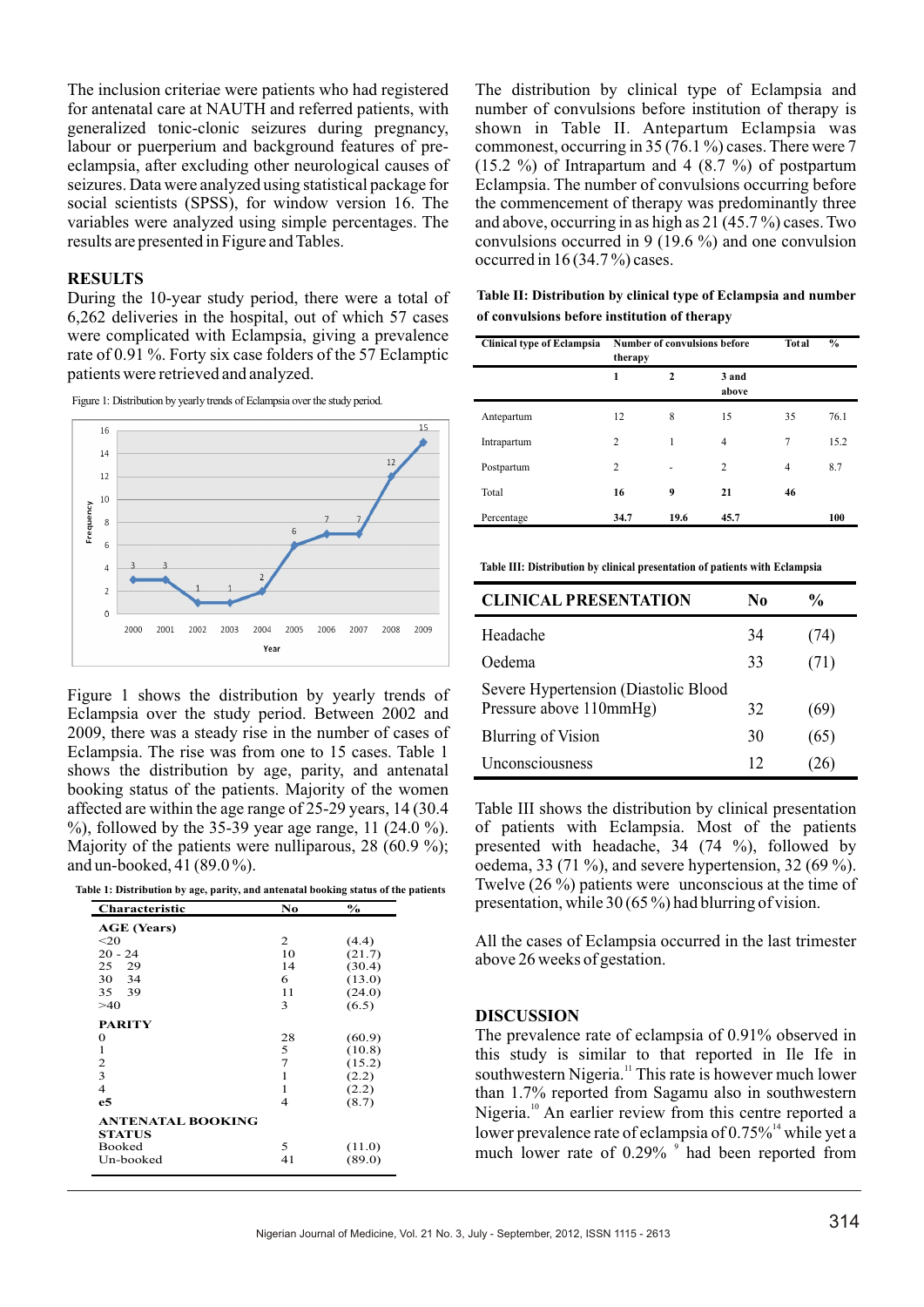Enugu in southeastern Nigeria, the same geopolitical zone as the study centre. Very high prevalence rate, 31.3% has been reported from the northern part of Nigeria.<sup>15</sup> Clearly therefore, prevalence rate of eclampsia has not demonstrated any regular trend between the various regions of Nigeria, although most of these studies are tertiary hospital based studies. This perhaps may have accounted for the very high prevalence rates of eclampsia in Nigeria compared to that reported in developed countries where rates as low as 0.005% have been reported. $4,5$ 

The yearly trend in the prevalence of eclampsia is noteworthy, increasing steadily from one in 2002 to as high as 15 cases in 2009. The reason for this steady increase is not clear. It is possible that an increasingly more enlightened population has recognized the need and benefits of referring such patients to specialized centres. In the past, eclampsia had been regarded amongst some rural un-enlightened communities as being caused by witchcraft, insanity, and possession by demons, and as such, pregnant women with eclampsia were taken to prayer houses and were seldom taken to orthodox health facilities.<sup>16</sup>

The mean age of the patients in this study, 29.1 $\pm$ 5 years, is higher than those 24.7, 24.0, and 23.5 years reported respectively from Enugu,<sup>9</sup> Lagos,<sup>8</sup> and previous review from Nnewi, $14$  and may mirror an increasing age at marriage in the society consequent upon the trend to acquire higher education amongst females in the study area. More relevant, however, to eclampsia is parity. As high as 60.9% of the patients in this study are nulliparous and this is in agreement with previous reports.  $8, 9, 10, 11$ Majority of the patients, 89%, are un-booked and have been referred from peripheral health facilities both private and public, most of which worrisomely, lack the capacity to handle many life threatening obstetric emergencies, eclampsia inclusive.

The commonest clinical type of eclampsia encountered in this review is antepartum eclampsia accounting for 76.1%. This is not surprising for a developing country like Nigeria where health seeking behavior is poor, and antenatal care and delivery in health facilities have been reported to be as low as  $58\%$  and  $35\%$  respectively.<sup>17</sup> Antepartum eclampsia is prone to high morbidity and mortality since such patients tend to be taken to various un-orthodox centres and given various forms of unorthodox treatment thereby arriving late to orthodox health facilities. In contrast to the situation in developing countries, developed countries have more of intrapartum and postpartum eclampsia since good antenatal care coverage prohibits the development of antepartum eclampsia. Intrapartum eclampsia occurring in good health facilities is likely to be better managed with less morbidity and mortality. The most common clinical

presentations encountered in this review include headache, oedema, hypertension, and blurring of vision.

The characteristics of eclampsia and the profile of eclamptic patients in this study indicate an obvious defect in the scope and quality of obstetrics care in Nigeria. Most of the eclampsia occurred antepartum and in patients designated as un-booked. No doubt some of these patients may have been booked in health facilities that lack the capacity for emergency obstetrics care. There is need to reduce the prevalence rate of eclampsia which is known to contribute immensely to maternal mortality. Health education and public enlightenment as to the need to good antenatal care should be given to all and sundry men and women alike at every given opportunity. Early booking for antenatal care helps in the early detection of preeclampsia and therefore an early intervention process. In particular, every primigravida should be encouraged to register for antenatal care as early in pregnancy as possible since the disease is more prevalent amongst this group of pregnant women.

#### **ACKNOWLEDGEMENT**

I am grateful to all the Consultant staff in the department of Obstetrics and Gynaecology of Nnamdi Azikiwe University Teaching Hospital, Nnewi, Nigeria, the case note of whose patients have been studied, and also Chinwe Adaobi Oguejiofor, Anthony Ikechukwu Ani, and Samuel Izuchukwu Aniche, the medical students who retrieved the case notes for the study.

#### **REFERENCES**

- 1. Unuigbe JA, Misra P. Assessment of twelve cases of HELLP Syndrome treated at the King Fahad Central Hospital, Gizan, Saudi Arabia. Afr J Rep Health 1999; 3(2): 68-78.
- 2. Oguniyi SO. Eclampsia: a continuing obstetric catastrophe, the experience in Ile-Ife, Nigeria. J Obstet Gynaecol 1990; 19(1): 26-29.
- 3. Paruk F, Moodley J. Treatment of severe preeclampsia/Eclampsia syndrome. In: Progress in Obstetrics and Gynaecology, vol. 14 (Ed. John Studd). Churchill Livingstone, London. 2000: 101- 119.
- 4. Philip NB (Ed.). Hypertensive disorder: preeclampsia and eclampsia. Obstetrics by Ten Teachers 18<sup>th</sup> Edition. 2006; 159-164, 279-281.
- 5. Agboola A (Ed.). Eclampsia. Textbook of Obstetrics and Gynaecology for Medical Students.  $2<sup>nd</sup>$  Edition 2006; 357-359.
- 6. Redman CWG, Sacks GP, Sargent IL. Preeclampsia: an excessive maternal inflammatory response to pregnancy. Am J Obstet Gynaecol 1999; 180 (2): 499-506.
- 7. Cudihy D, Lee RV. The pathophysiology of preeclampsia: Current clinical concepts. Journal of Obstetrics and Gynaecology 2009; 29(7): 576-582.